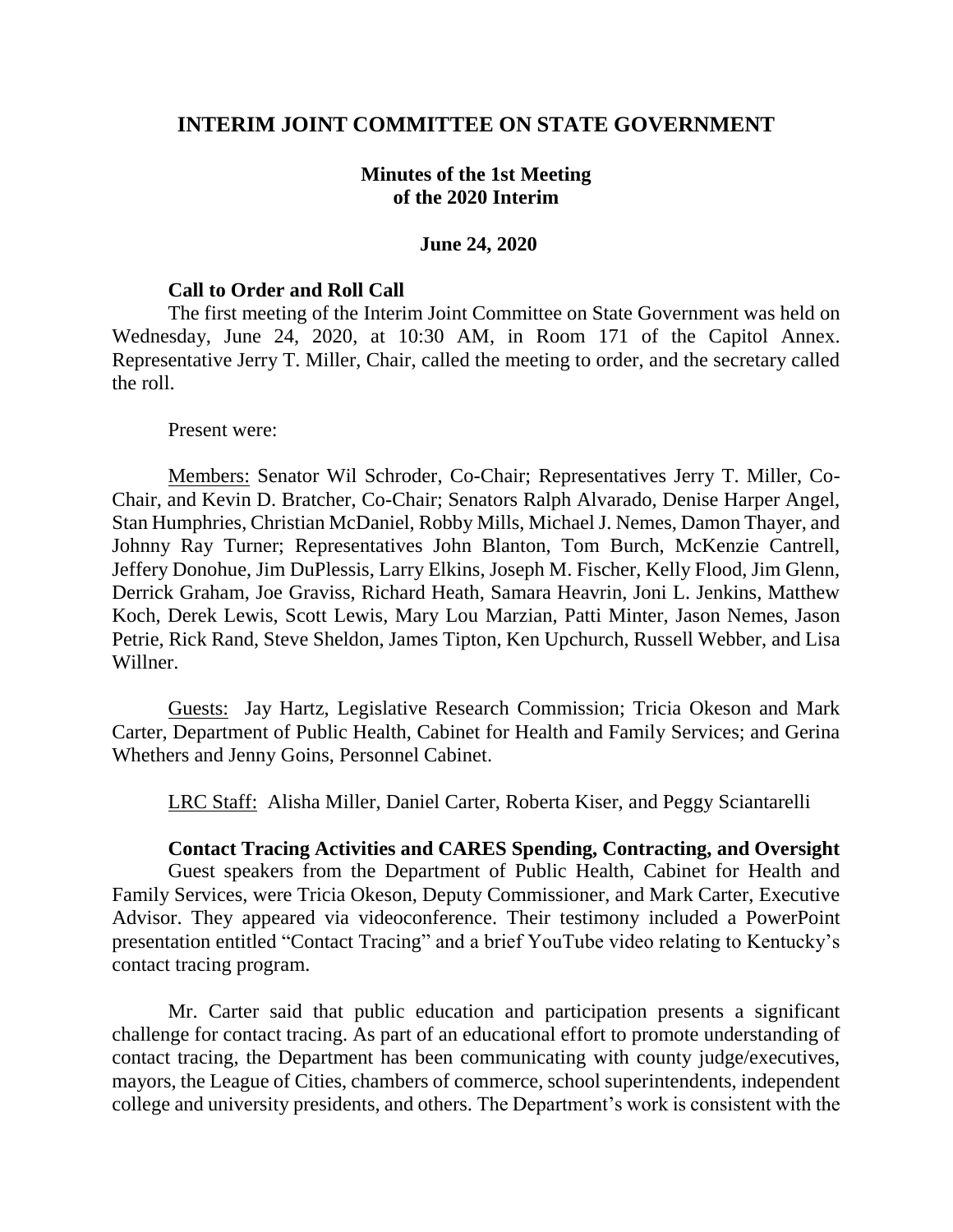guidelines from the White House and the Centers for Disease Control and Prevention (CDC). The contracting tracing and tracking system—referred to as CTT—is the tool used by disease investigators and contact tracers in conjunction with the COVID-19 containment and mitigation strategy. Privacy protections have been built into the system. The current focus on the pandemic should also provide long-term value to the Department of Public Health, local health departments, epidemiologists, health professionals, scientists, and the Commonwealth in general.

Mr. Carter reviewed the slide presentation, which explains that contact tracing combines public participation and the power of technology to help public health officials and health care providers contain the spread of COVID-19. It allows public health workers to record individual information of Kentuckians who have been exposed and to conduct outreach and monitor wellness. Disease investigators call individuals who have contracted the virus, confirm their lab results, verify their isolation needs, and ask about potential contacts. Contact tracers are then responsible for calling the individuals who have been exposed, providing information to them, and assessing the individuals' health on a daily basis. In some areas, the disease investigator and the contact tracer may be the same person. The system may also employ individuals –social support connectors—who identify daily needs of patients or contacts who are isolating and quarantining. The CTT system shares information through social media and shares communication materials with public establishments, government buildings, local health departments, medical offices, healthcare facilities, and testing sites.

The contact tracing effort requires a partnership between the state, local departments of health, and the public. The purpose of contact tracing is to help people protect their families and friends. It is also a tool to help ensure an open and strong economy in the state and to educate citizens regarding COVID-19. To ensure the best effort, Kentuckians need to be united and to spread awareness and understanding of contact tracing. Informational materials are available on the "kycovid19.ky.gov" website.

Representative Miller asked about the qualifications of disease investigators and whether contact tracers are local or state public health workers. Mr. Carter said that disease investigators typically are clinicians such as registered nurses or someone in an allied health profession who understands the disease and how to manage it. Tracers do not have to be clinicians, but it is important that they have excellent communication skills. Kentucky's 61 local health departments have been doing contact tracing on communicable diseases for decades and already had 431 disease investigators and contact tracers on staff prior to COVID-19. Since the advent of COVID-19, the Department of Public Health has used staffing agencies to hire temporary positions for regional teams of disease investigators and contact tracers. Staff in those positions may be physically located in a local health department or, if working remotely, live in the local health department's community. As of June 19, 2020, an additional 206 have been employed, for a total of 637. CARES Act funding permits hiring up to 700 people as the need arises.

Committee meeting materials may be accessed online at https://apps.legislature.ky.gov/CommitteeDocuments/33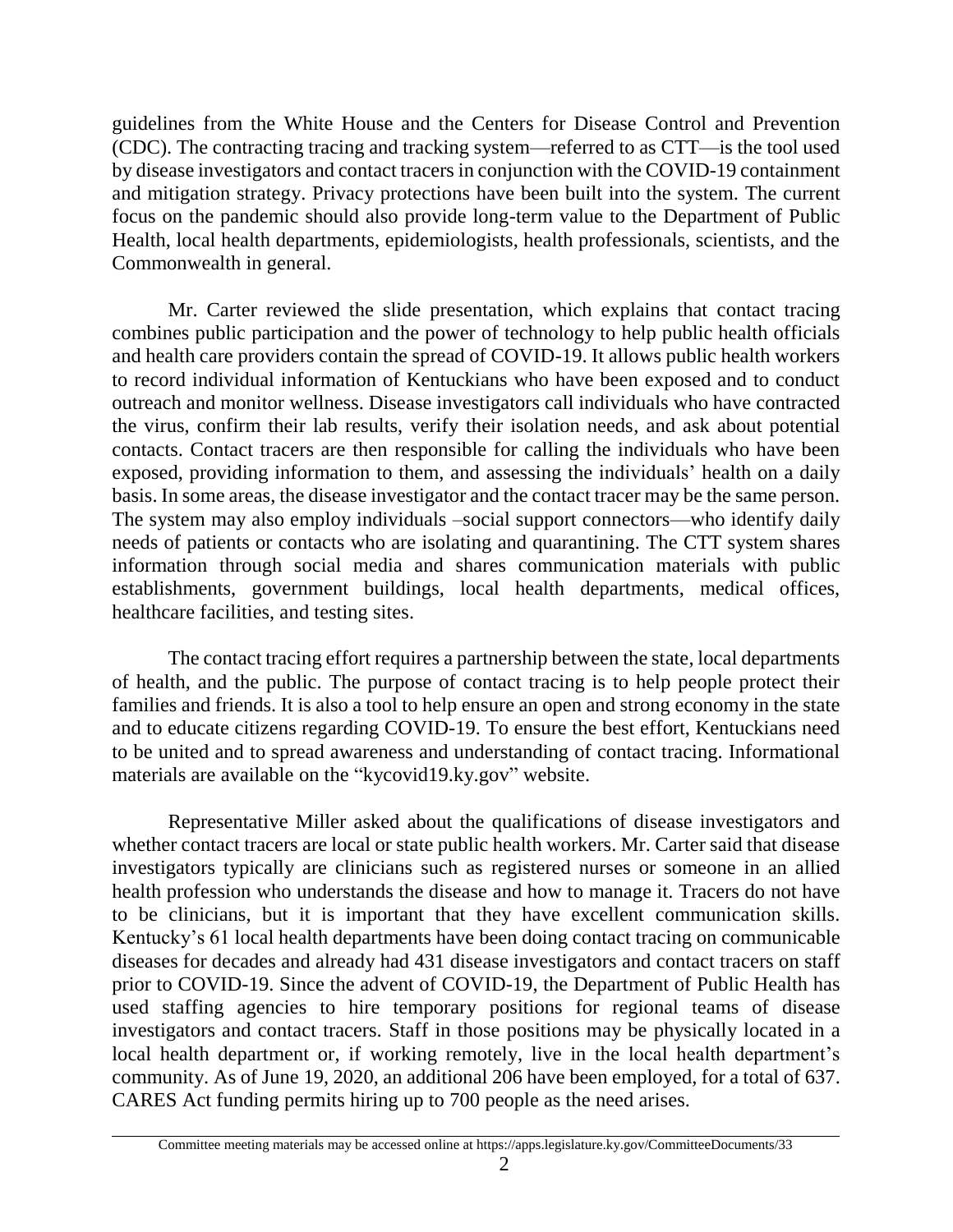Senator Thayer said he wants to go on record that he is dubious and skeptical about contact tracing. He believes it infringes on people's freedoms and liberty, and he thinks the legislature should be more involved in making decisions when there is a state of emergency. He asked about the Governor's promise to reimburse local health department costs related to COVID-19 and whether any funds have been disbursed. Ms. Okeson said the Governor has allocated \$10 million to reimburse local health departments, and the Department of Public Health is tracking local health department costs relating to COVID-19 activity. She believes a little over \$6 million has been sent to the local health departments, based on their costs to date. Senator Thayer said he would like to have verification from the local health departments that they have received the funds. He also expressed concern that people are being hired through staffing agencies when the health departments have employees on staff who are already trained. Mr. Carter said the additional staff were hired in order to provide flexibility to move resources to areas that might experience outbreaks. The Department of Public Health recognizes the competency and expertise of the local health departments, and they have final say regarding the hiring of additional staff. There is emphasis on hiring staff from the local communities where they will be working. Mr. Carter said he understands Senator Thayer's concerns but believes there is a good balance between central control for deployment of staff and ensuring that they are properly supervised on a daily basis.

Responding to questions from Senator Nemes, Mr. Carter said that the CTT system for COVID-19 is being funded by the CARES Act through the end of the current calendar year and will also be applicable to other communicable diseases. Without reauthorization of CARES funding, no state funds are available to continue paying the additional hires. Local health departments have jurisdiction to require a person to quarantine, and most will likely comply when they understand that the program is designed to help protect them and their loved ones from the virus. Contact tracing for large group events is a matter of practicality. It is recognized that an identified contact would probably not know everyone in attendance at the event.

Representative Graviss asked about the potential for using current staff or "ramping up" staffing if there should be a future need, once the current pandemic subsides. Mr. Carter said that many of the current staff are competent at contact tracing, and he believes there would be a good pool from which to choose. At least one Kentucky institution of higher education is trying to develop a certification program for contact tracers, and that bodes well for the future. Lack of the necessary technology has been one of the biggest challenges during the pandemic. From an overall staffing perspective, though, the Commonwealth would be able to respond effectively in the future if needed. The department has also had a crisis response function in place for years, and much has been learned from dealing with COVID-19.

Committee meeting materials may be accessed online at https://apps.legislature.ky.gov/CommitteeDocuments/33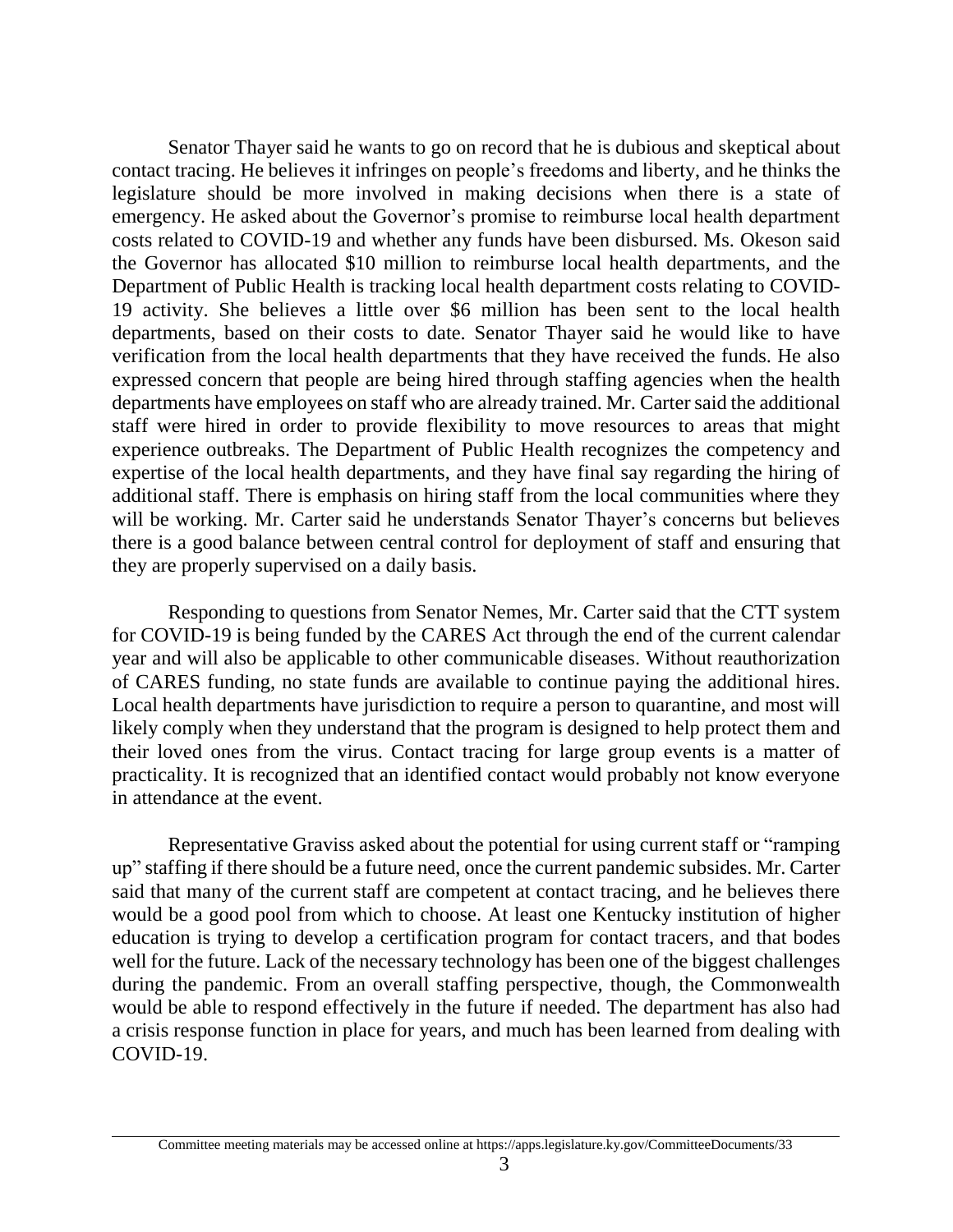Representative Bratcher asked whether someone who has been in contact with an infected person will be required by law to quarantine and whether law enforcement would be notified. Mr. Carter said the Department of Public Health would not report it to law enforcement as a matter of routine, and there are privacy policies in place to protect a patient's identity. The local health department and county officials would be responsible for dealing with the rare exception of someone who refuses to cooperate or participate in the program.

Representative Minter said that Warren County has been a hotspot and that contact tracing has been a big part of the heroic work of the Barren River District Health Department, which covers eight counties. Matt Hunt, director of the Barren River District Health Department, has indicated that they are hiring 35-40 people as contact tracers so that other health department staff can resume their normal duties. Representative Minter said contact tracing has a long history in United States public health. She expressed thanks for public health officials' work and for bringing in new technology and methodology.

Representative Tipton asked about the employment status and compensation of contact tracers. Mr. Carter said that 431 are already employed by local health departments as disease investigators and contact tracers. The new people being hired through staffing agencies were selected through the procurement process and are being located either physically or virtually within the local health departments. The state pays the staffing agencies an hourly amount, and those agencies recruit and pay according to the competitive labor market. He said he would be happy to obtain additional information about the compensation.

Representative Marzian said she is in favor of contact tracing—that it is a life issue and should not be coupled with politics. She was notified that she had been exposed and was grateful for the effort, since it allowed her to take steps to protect her elderly motherin-law. She also asked whether there would be enough funds to pay for all the contact tracers. Ms. Okeson said she believes the CARES funding will be sufficient through December 31, 2020. After that date, the Department might also be able to access funds through federal grants.

Representative Blanton asked whether the people hired through the staffing agencies are being paid more than the local health department employees who are doing the same work. Mr. Carter said \$50/hour—the highest rate being paid through a staffing agency—would be for professionals such as disease investigators, and that rate is a function of the labor market. Local health department employees have full-time, permanent positions that include health insurance and pension benefits, whereas someone working for a staffing agency is just receiving hourly pay, with no benefits or job guarantee after December 31. The compensation issue has arisen in discussions with local health department directors, and the Department of Public Health is trying to help them understand the discrepancies in pay. He said he believes it was a good decision to have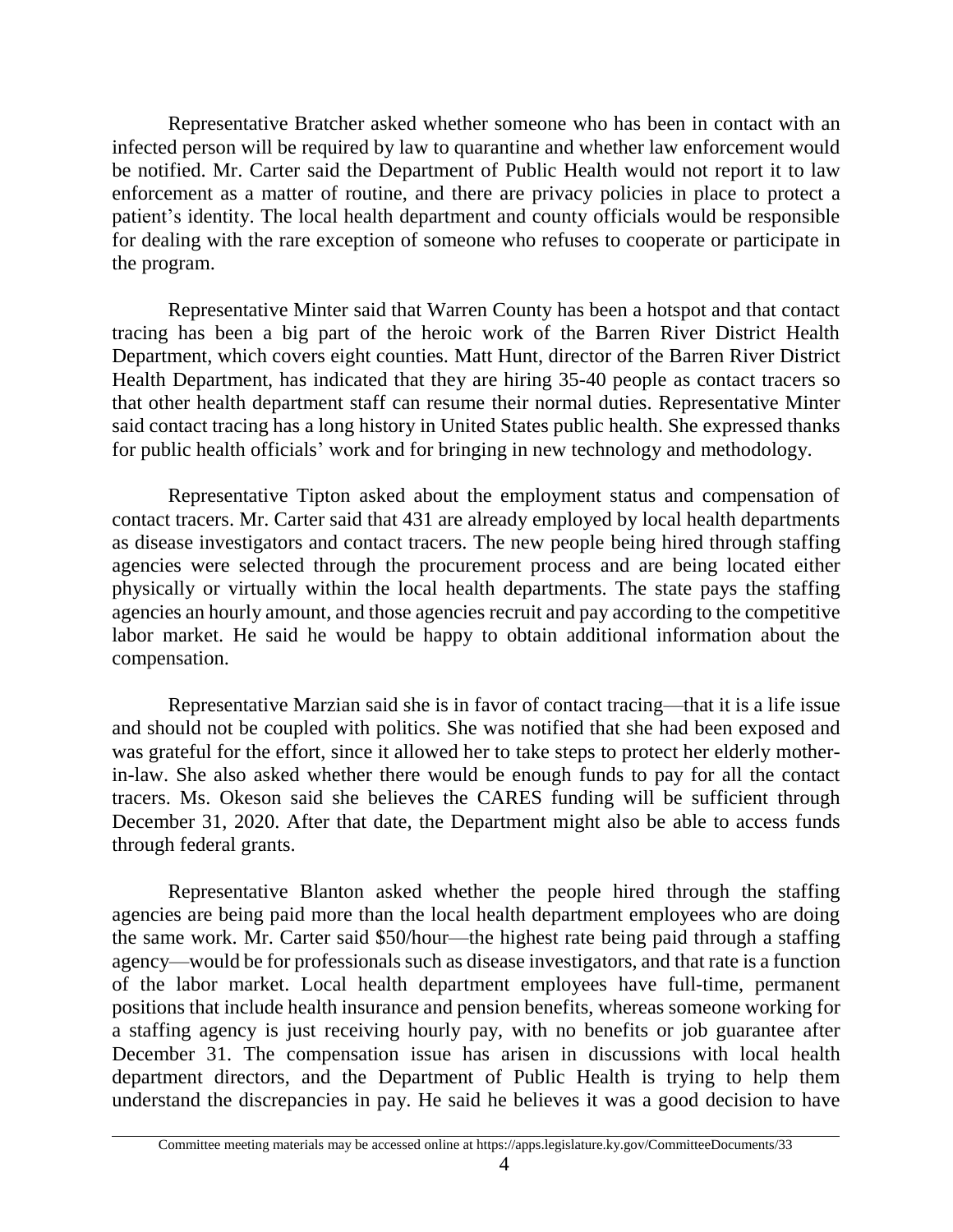new positions and centralized control and flexibility to move them from region to region. Representative Blanton said he understands the temporary nature of the staffing agency hires, but he wants to make sure that local health department employees are treated fairly.

Responding to Representative Heavrin, Mr. Carter explained that the information gathered by contact tracers would be exempt from open records requests.

Representative Flood requested a breakdown, by gender, of the contact tracers and disease investigators, especially the 206 hired through the staffing agencies. She also expressed support for protecting and enhancing the salaries of health care workers. Mr. Carter agreed to provide the gender information.

Representative Sheldon asked whether the contract with Deloitte Consulting to provide a software system for contact tracing was done through a bid or a no-bid contract, and whether the software system was already in use outside Kentucky. Mr. Carter said the Cabinet already had a contract in place with Deloitte, and it was amended and expanded to include development of a contact tracing and tracking system. Other states use the system, but he does not know their timeline. Representative Miller asked Mr. Carter to provide the requested information to LRC staff.

Representative Sheldon agreed on the need for contact tracing but expressed concern about the need for privacy and keeping the information secure. Mr. Carter said that the processes and policies in place include an emphasis on privacy. Disease investigations and contact tracing have always been reported through a secure system to the Department of Public Health and to the CDC. The information is not physically kept locally. The new people hired through the staffing agencies undergo a 2½ day training curriculum developed by the Department's epidemiologists and, when assigned to local health departments, they are expected to fulfill the same Health Insurance Portability and Accountability Act (HIPAA) training given to local health department staff.

Senator Thayer stated, "We, as an elected body, would do well to remember that freedom and liberty do not die during a pandemic. If we are not careful, there are certainly big government do-gooders, both elected and unelected, who will try to limit both. We need to be wary of that throughout this state of emergency as long as it lasts." He also expressed sympathy for school superintendents who are trying to get schools reopened. He posed the question of how school districts and superintendents will be able to respond if contact tracing finds that a teacher, student, or school bus driver has been exposed to the virus. Mr. Carter said he would have to defer on the school question. The Department of Education is engaged in discussions with school superintendents, and he is not privy to those sessions. In the event of infection in a school, the Department of Public Health would communicate with the school system. The goal of contact tracing would be to isolate and contain the infection and avoid a situation where an entire school or school system would have to be shut down.

Committee meeting materials may be accessed online at https://apps.legislature.ky.gov/CommitteeDocuments/33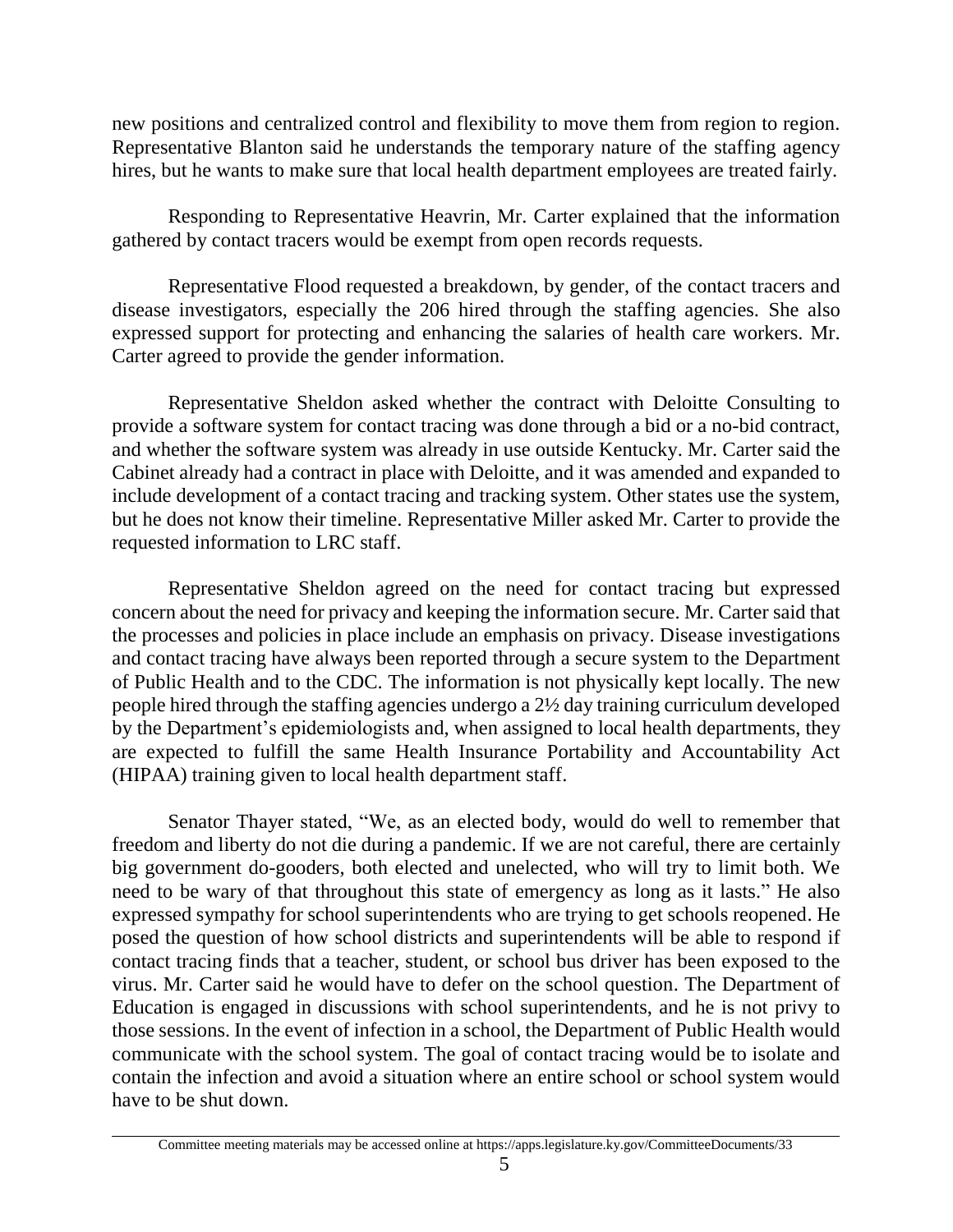Senator Mills asked how it would be handled if contact tracing detects exposure at abortion clinics, which have been allowed to stay open throughout the pandemic. Mr. Carter said, to his knowledge, no exposure has occurred at an abortion clinic, but it would be handled the same as any other disease investigation or tracing effort. If an entire facility was impacted, it could possibly be closed.

Representative Miller thanked the speakers for their presentation and asked that they provide LRC staff with the information that has been requested.

# **LRC Response to the COVID-19 Pandemic**

LRC Director Jay Hartz addressed the committee. Mr. Hartz said that about March 16, LRC moved to a minimal staffing plan, in response to COVID-19. That staffing plan continued through March and April. Beginning May 1, LRC began moving additional staff into the office—below the 50-percent level recommended by the Governor. This has been possible by allowing staff to telework. All LRC systems continue to function, though some possibly to a lesser degree. He commended LRC staff for the great work that they do.

Mr. Hartz said the Senate President and the Speaker authorized him to make LRC staff available to the state unemployment insurance office to help reduce the backload of applications. Approximately 100 LRC staff volunteered for that activity. As it turned out, unpredicted administrative hurdles prevented that participation. However, LRC's Constituent Services staff have done an amazing amount of work to help expedite the unemployment insurance process. They generally receive 2,500-3,000 yearly requests for help or information, but since March 16 they have answered 2,148 legislative referrals. Currently 3,472 additional requests await processing, for a total of 5,620. The vast majority of those relate to unemployment insurance. Those numbers are all generated by constituents of legislators, who then forward the requests to Constituent Services. Legislative assistants and leadership staff have also been assisting with unemployment insurance inquiries.

In response to the COVID-19 public health emergency the Legislative Research Commission has incurred, and will continue to incur, necessary unbudgeted expenditures to comply with protocols established at both the federal and state levels. The unbudgeted expenses are vital to protect LRC employees, legislators, state and county elected officials, employees of state agencies and local governments, and, most importantly, the general public as they seek to effectively communicate with members of the General Assembly. Currently room 171 is the only committee room equipped for videoconferencing. LRC is negotiating with vendors to similarly retrofit all the committee rooms prior to the next regular session, including room 327 in the Capitol. LRC is also in the process of moving to a new phone system, using voice-over-internet protocol. This will benefit staff who are working from home and help members of the General Assembly to more effectively communicate with their legislative assistants and other LRC staff. The Legislative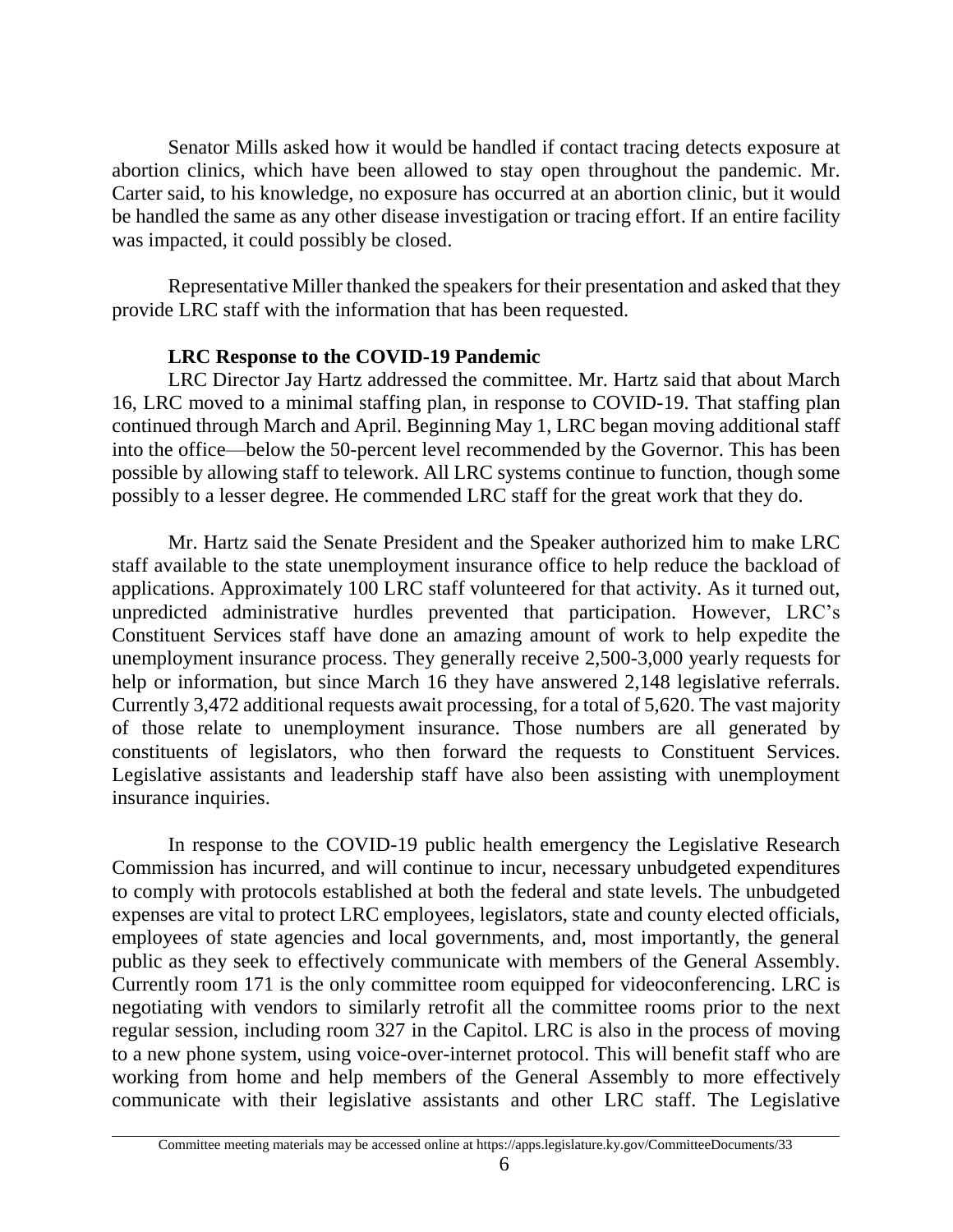Research Commission will be seeking reimbursement through CARES Act funding for these necessary expenses to upgrade and improve ability to assist the public and keep them informed.

Mr. Hartz also announced that on June 25 all committee meetings will be held remotely, and all LRC staff will be working remotely. A large crowd is expected for an event at the Capitol, and for safety reasons the State Police have advised limiting the number of people working at the Capitol campus. He understands that a similar request was made to the executive branch. In response to Representative Graham, he later explained that the June 25 event relates to the Breonna Taylor situation in Jefferson County.

Representative Miller said he had received 50 or 60 requests from constituents regarding the unemployment issue, and he thanked Constituent Services staff for doing a wonderful job.

Representative Graviss asked about the possibility of training LRC staff to assist in reducing the unemployment insurance backlog. Mr. Hartz said that executive branch unemployment insurance staff are working seven days a week in an attempt to deal with the situation, and it is his understanding that they have been unable to resolve the administrative hurdles that prevented LRC staff from participating.

Senator Nemes expressed gratitude to Mr. Hartz and to LRC staff for trying to help with the unemployment insurance backlog, but he stated that it is not LRC's responsibility. He said the people of Kentucky need to be aware that, although LRC is offering to help, unemployment insurance work is the responsibility of the executive branch administration.

Representative Graham asked whether there is a timeline for transitioning back to a normal staffing model. Mr. Hartz said it depends on what happens. In consultation with his senior management team, he decided not to establish an arbitrary date for returning to full capacity, and he does not know when that might be. He is wholly focused on making sure that the General Assembly is able to convene for the regular session in January and that legislators are able to function and work effectively for their communities and constituents.

Senator Thayer thanked Mr. Hartz for his excellent testimony and noted that the LRC recently decided to renew his contract. Representative Miller also thanked Mr. Hartz on behalf of the committee.

# **Personnel Cabinet's Response to the COVID-19 Pandemic**

Guest speaker Gerina Whethers, Personnel Cabinet Secretary, appeared via videoconference. Her testimony included a PowerPoint presentation entitled "COVID-19 Response." She recognized members of her staff who were available during the videoconference: Deputy Secretary Lindy Casebier; Jenny Goins, Commissioner,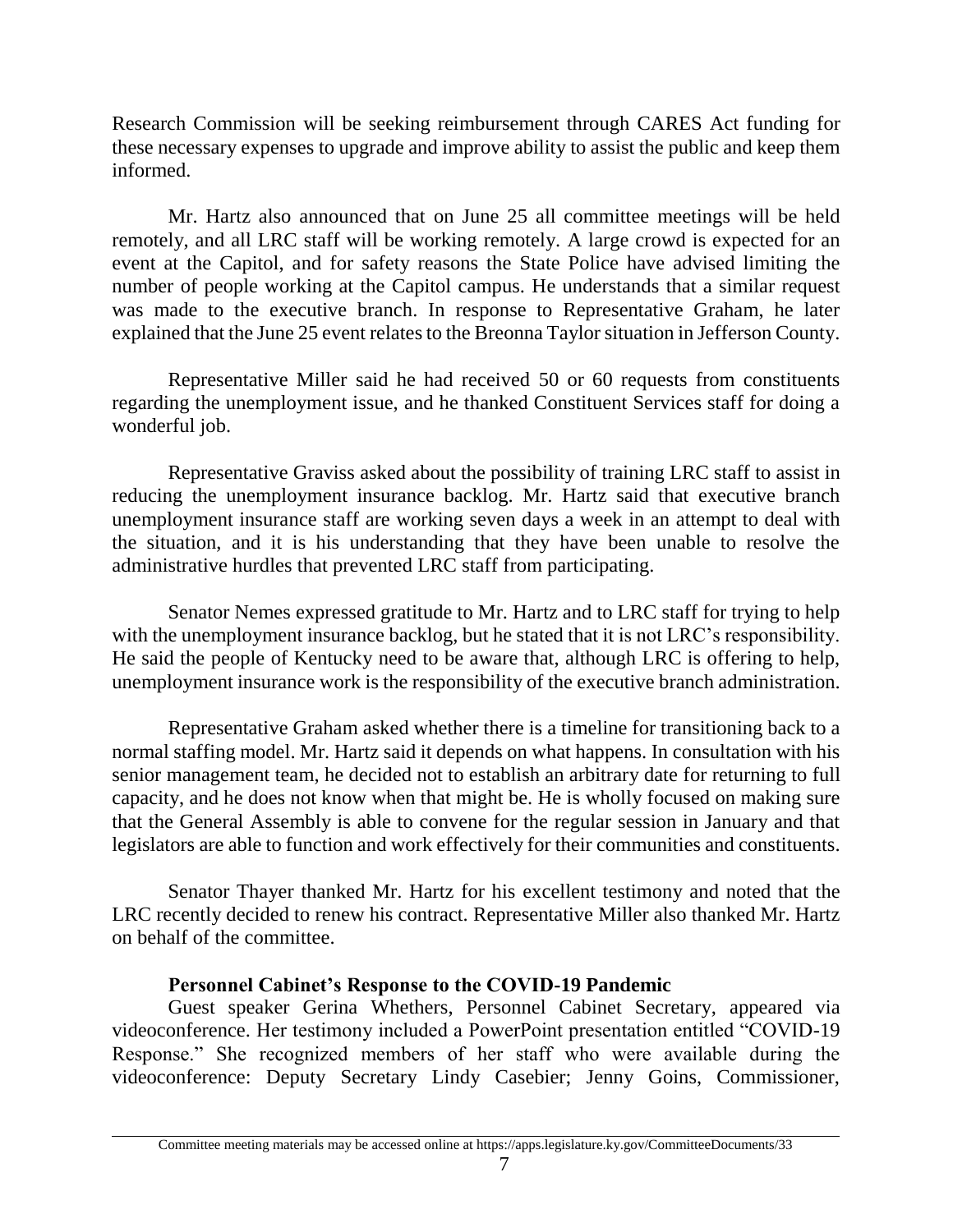Department of Employee Insurance; Mary Elizabeth Bailey, Commissioner, Department of Human Resources; and Robbie Perkins, Director of Technology Services.

Secretary Whethers said that part of the cabinet's mission is to provide leadership and guidance to attract, develop, motivate, and retain a talented, diverse workforce. It also has the responsibility to ensure continued communication during the pandemic. There are an estimated 29,237 executive branch employees located in 850 state offices/facilities; that number includes 159 employees in the Personnel Cabinet.

Secretary Whethers reviewed the COVID-19 response timeline. The Governor declared a state of emergency on March 6. At that time, KEHP began expanding coverage to protect employees teleworking from home. Personnel Memo 20-02 was disseminated in mid-March, relating to HR protocols for COVID-19. To promote the health and well-being of state employees and reduce spread of the disease, agencies were directed to reduce onsite staffing by up to 50 percent. Telecommuting increased to 75 percent later that month. A Business Continuity Plan (BCP) was initiated around March 30. To keep employees safe, personnel restrictions, policies and guidelines were implemented during May as employees began the transition from "healthy at home" to "healthy at work." The BCP provides processes for alternative work sites, including procedures and technology for all staff who are working remotely. It is updated annually, tested periodically, and audited by the Auditor of Public Accounts.

"Healthy at Home" action steps included implementation of a telecommuting policy (Personnel Memo 20-02), increased workplace cleaning, agency communications, suspension of work-related travel, and suspension of in-person government services to the public. Directives were communicated to employees across the Commonwealth to ensure that they knew what was happening and that the Personnel Cabinet was open to their questions and concerns. Essential services were maintained. Telecommuting has varied among state agencies, based on the mission of the organization. The cabinet also offered virtual training courses for those working from home. The cabinet has been facilitating meetings, virtual trainings, and programs throughout the process. The Kentucky Employee Assistance Program also produced and hosted a live webinar. In addition, a 10-day stateof-emergency paid sick leave was authorized for employees who tested positive for COVID-19.

Much of the KEHP expanded coverage that started in early March was provided at no cost to members. It covers COVID-related inpatient and outpatient services received January 1-December 31, 2020; screening and testing for COVID-19; and expanded pharmacy benefits. The suspension of elective procedures helped cover KEHP's cost for the free services. For the benefit of members, adjustments were made to flexible spending and health reimbursement accounts. KEHP expanded telehealth services for medical and behavioral health through September 30. LiveHealth Online Medical experienced a 34 percent increase in usage from January-May 2020, compared to the same time period in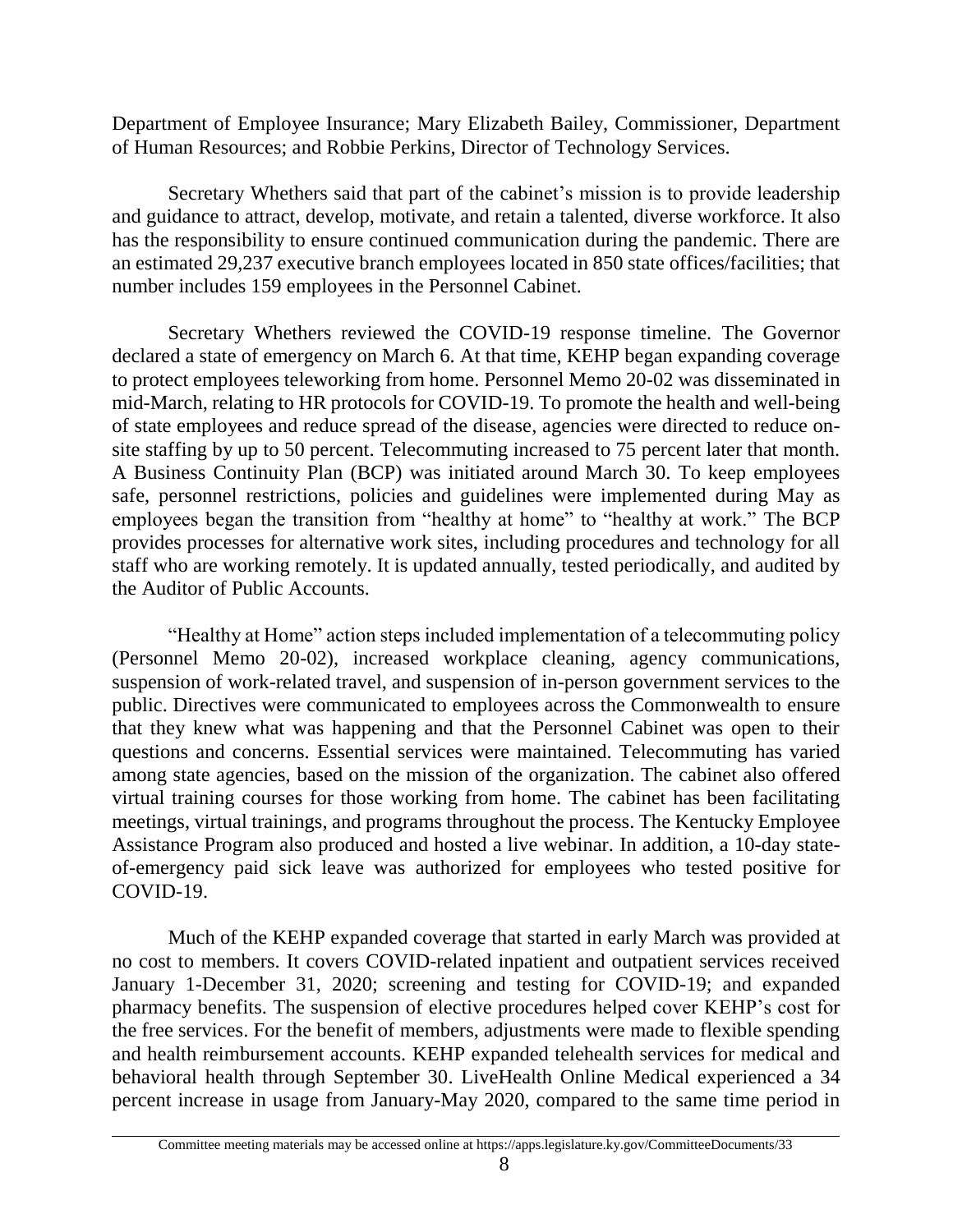2019. Usage of LiveHealth Online Behavioral Health increased by 55 percent. KEHP now is working to minimize the impact of COVID-19 for high-risk populations and to promote the importance of preventive services.

The Kentucky Workers' Compensation Insurance Program provides coverage for more than 63,000 employees and volunteers. To date, the program has received 170 injury reports related to COVID-19. As of April 30, 2020, Kentucky Deferred Compensation is assisting 76,845 participants in the plan, with no interruption of services. The Office of Legal Services team has been instrumental in helping to rapidly develop policies in relation to the Emergency FMLA Expansion Act and the Emergency Paid Sick Leave Act, designed to ensure that employees have expanded leave options during the COVID-19 crisis. The Department of Employee Insurance is working with individual agencies to assist members who are having difficulty paying premiums due to COVID-19 constraints.

As part of the transition to "Healthy at Work," a Healthy At Work Task Force was created. Telecommuting has been encouraged, and free COVID-19 testing for state employees is being offered in partnership with First Care and local health departments.

Senator Mills said he received an email from a county judge (Crittenden County) who expressed frustration because he has not received an answer to email inquiries he has been sending to state agencies for several months. The recipients of his emails appeared to be working from home. Agencies he attempted to contact included the Finance and Administration Cabinet, the Department of Revenue, the Transportation Cabinet, and the Education and Workforce Development Cabinet. Senator Mills said it is important for state government to serve local elected officials and citizens of Kentucky when they seek information or assistance. Secretary Whethers said it is important to respond to citizens and to answer their questions as quickly as possible. She wants to make sure that every effort is made to do so—and as quickly and safely as possible. She said she would be happy to reach out to the official if Senator Mills would forward the inquiry to her.

Representative Willner said she is encouraged that so many people are taking advantage of the telehealth benefit. She asked whether its continuance should be affirmed through legislation or administrative regulation. Ms. Goins, Commissioner of the Department of Employee Insurance, agreed on the importance of telehealth services and said it is coming more into focus on the national level, as well as in Kentucky. She said more conversations are needed regarding the telehealth environment and that it would be helpful to have policy, or possibly legislation, in place related to telehealth services.

Representative Graham asked what action should be taken, or protocol followed, regarding the email issue raised by Senator Mills. Secretary Whethers said she would reach out to the cabinet secretaries involved to ensure that the county official is contacted. She said there is protocol and policy in place within state agencies, but she feels it is still her responsibility to make sure that questions are answered.